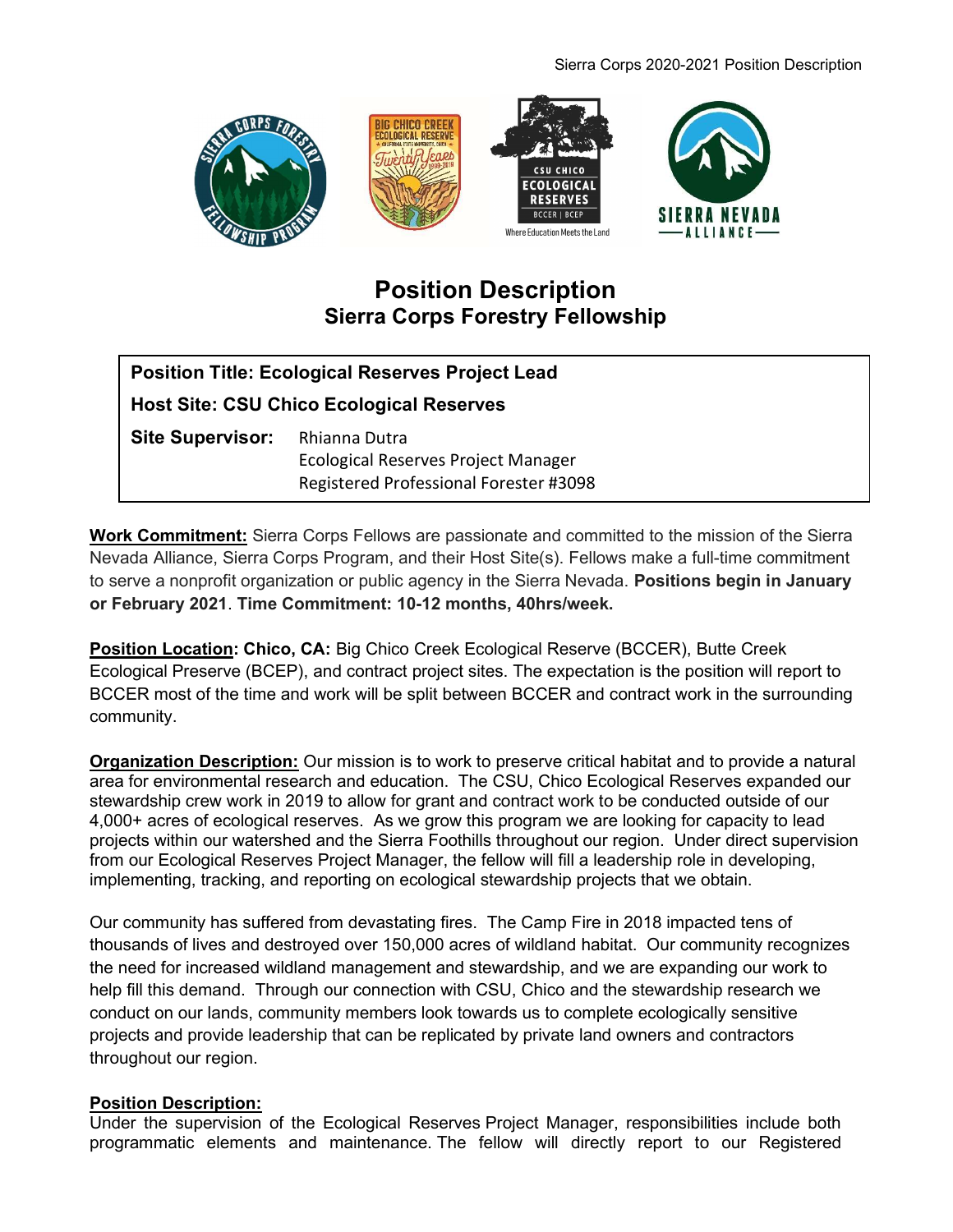Professional Forester and Project Manager. They will also have the resources of our Field Coordinator who is a professionally trained botanist, wildland firefighter, and ecologist. The fellow will have access to all our trainings including all NWCG Wildland Firefighter II trainings, type 6 fire engine, hand tools, power tools, first aid/CPR, etc. Once trained, the fellow will have access to all our equipment, tools, and supplies. The fellow will have access to our offices, computers, and any office supplies needed to perform their work.

The fellow will have the unique opportunity to work within the Big Chico Creek Watershed for most of the projects they help lead. This watershed is home to significant diversity of both plant and animal life with 140 wildlife species, listed at the Big Chico Creek Ecological Reserve alone. Thirteen percent of the wildlife and 27 percent of the fish that are known or expected to occur on the Reserve are federal or state listed species. This plant and animal life, along with the watershed's considerable resources of water, farmland, timber, and recreational opportunity, enriches the lives of both those living in the watershed and downstream users. Many project sites will be located within a two FMP's (Forest Management Plan) that together cover over 10,000 acres of the watershed, which serves/impacts over 120,000 rural and urban Californians.

## Programmatic Elements:

- Serve as first point of contact with project sponsors and ensure clear communication of contract expectations, safety, and accountability
- Assist in designing projects on the Reserve and contracted projects
- Lead crew work for projects
- Assist in developing and implementing training for the crew
- Responsible for ensuring crew safety and project regulatory compliance
- Develop and implement tracking and reporting to measure the completion of projects

#### Maintenance Elements:

- Responsible for ensuring proper tool maintenance for contract and project work
- Assist with shop inventory, organization, and protocol development
- Carry out vegetation management on the Reserve or in surrounding community in ecologically sensitive areas using a variety of tools
- Performs field work including, but not limited to, invasive plan eradication; fence repair; road and trail maintenance using a variety of hand and power tools
- Assists with planning and implementing pile burns and prescribed burns
- Assist in facilities maintenance and minor repairs

## Required Qualifications:

- Bachelor's degree in Forestry, Environmental Science, or other related field
- Knowledge of CEQA/NEPA regulations and documentation
- At least 2 years of experience with natural resource management, post education
- Professional experience **leading** crews or teams in field work
- Familiarity with a variety of hand tools including chainsaws, brush cutters and small equipment
- Ability to work with diverse partners and stakeholders and facilitate productive decision making
- Strong desire to work in a forest health related career, ideally in the Sierra
- Ability to commit to full term of Fellowship position
- Experience performing duties similar to those described above
- An understanding of conservation of natural and open space resources
- Ability to communicate well with a wide variety of constituents including volunteers, student staff and interns, visitors to the reserves, faculty and staff
- Experience implementing and ensuring safety compliance
- Manage time and complete tasks independently
- Possess a valid California driver's license (or willing to get one), and a good driving record